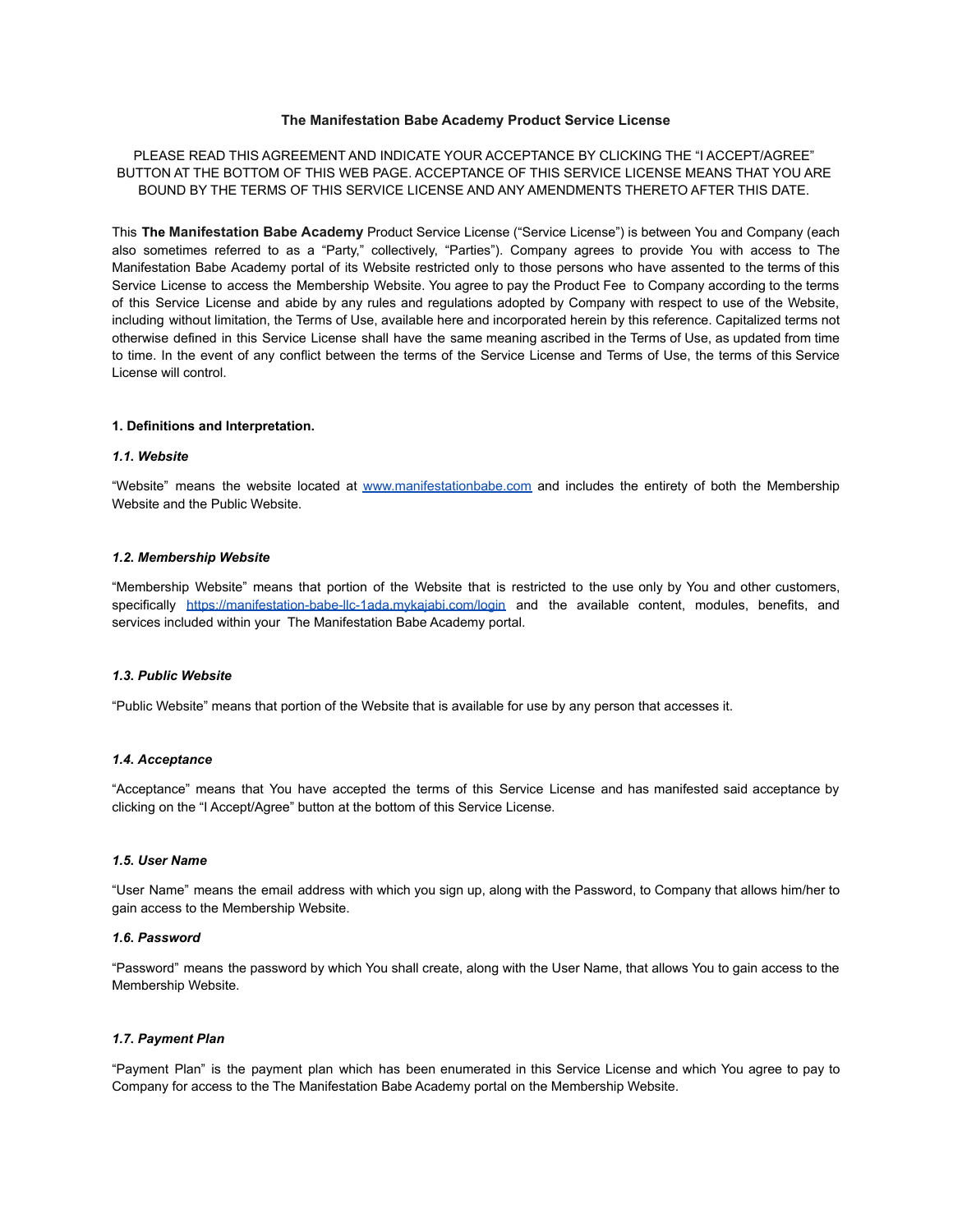# *1.8. Information Entry Page*

"Information Entry Page" means the login-instructions e-mail & registration page that shall be provided to You upon acceptance of this Service License.

## *1.9. MB Graduates*

"MB Graduate(s)" means those who have completed either Rich Babe Academy or Manifestation Babe Academy and whose access has not been terminated by Company.

## *1.10 Scholarship Recipients*

"Scholarship Recipient(s)" means those selected recipients of the BBIPOC tMBA Scholarship Program who have been notified by Company of their acceptance into the tMBA on a scholarship basis.

## *1.11 Interpretation*

- All respective schedules, exhibits, and/or attachments referenced are attached hereto and incorporated herein by this reference, including without limitation, the Information Entry Page.
- Any rule of construction to the effect that ambiguities are to be resolved against the drafting party shall not apply in interpreting this Service License. The language in this Service License shall be interpreted as to its fair meaning and not strictly for or against any party.
- This Service License, together with any other documents incorporated herein by reference, constitutes the sole and entire agreement of the parties to this Agreement with respect to the subject matter contained herein, and supersedes all prior and contemporaneous understandings, agreements, representations, and warranties, both written and oral, with respect to such subject matter, including any third party agreements with financial institutions or service providers such as PayPal and Stripe (collectively, "Other Agreements"). In the event of any inconsistency between the terms and conditions of this Service License and such Other Agreements, the terms and conditions of this Service License shall control.

## **2. Duties of Company**

## **2.1.** *Services and Membership Website Information*

Company shall make available The Manifestation Babe Academy portal located on the Membership Website to You pursuant to the terms of this Service License and Terms of Use. Company shall provide You and other customers with information, benefits, and other materials on the Membership Website that are unavailable to those persons who are not customers. Company shall provide information on its Public Website, but Company agrees that the information available on the Membership Website shall not be published or available on any portion of the Public Website. Notwithstanding, Company reserves the right to publish time-sensitive information on the Public Website after it has been published on the Membership Website after a length of time deemed appropriate by Company.

## **2.2.** *Privacy*

Company shall not disclose to third parties any personal information which You forward to Company through the Information Entry Page. The information which You forward to Company through the use of the Information Entry Page shall be used solely by Company for the purposes of billing, advertising, for notifying You of any changes to this Service License, the Membership Website, or any other purpose which Company deems necessary to carry out its duties under this Service License.

## *2.3***.** *Unauthorized Access*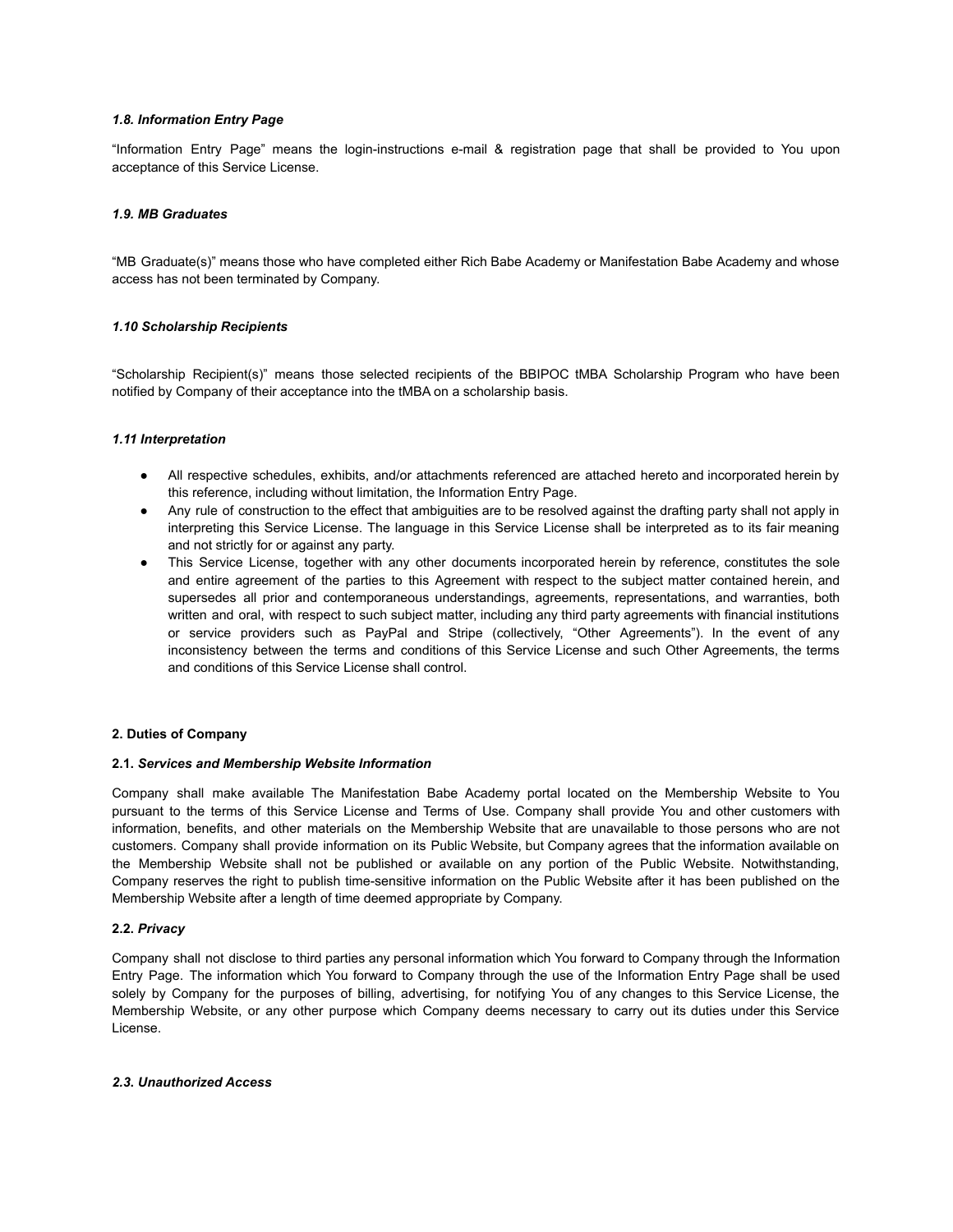In the event that You determine that another party has gained access to your Password and User Name, or has determined that another has wrongfully accessed the Membership Website using your Password and User Name, Company shall issue a new User Name and Password to You and shall delete the old User Name and Password account.

# *2.4***.** *Availability of Membership Website*

Company shall make reasonable efforts to notify You by posting or e-mail of scheduled maintenance or upgrade work which may make the Membership Website unavailable for periods of time greater than 4 hours. Company does not warrant that the Membership Website will be available to You on a continual 24-hour basis.

# **3. Your Duties.**

## *3.1***.** *Use of and Access to Membership Website*

You understand and agree that your access to The Manifestation Babe Academy located on the Membership Website is granted via a limited, non-exclusive use license subject to the terms and conditions noted in this Service License herein. Such access and rights granted are personal to You and shall not be shared, transferred, or assigned, in whole or in part, by any act of You or by operation of law without the prior written consent of Company, which may be withheld or granted in Company's sole discretion.

Without limitation, your use or access to any aspect of the Membership Website is absolutely conditioned on your understanding and use for personal, not commercial, purposes. Without limitation, You shall not:

- Rely on any Course, Service, or Product for success or guaranteed results of any kind. You understand that none of the foregoing is a get rich scheme, nor intended to provide any professional, financial, legal, medical, or psychological services or advice. You are solely responsible for your own physical, mental, and emotional well-being, decisions, choices, actions, and results;
- Copy, reproduce, or duplicate the Company Content, by any means or in any manner, excluding such use for viewing and non-commercial personal use as intended (e.g. completion of workbooks);
- Modify, adapt, translate, incorporate into or with other ideas or ventures, or create a derivative work of any part of the Company Content or Membership Website; or
- Decompile, disassemble, reverse engineer or attempt to reconstruct, identify or discover any source code, underlying ideas, underlying user interface techniques, or algorithms of the Membership Website by any means whatsoever.

Company hereby reserves any and all rights in and to the Website, Services, Products, and Courses which are not expressly granted to You herein. Such reserved rights are the sole and exclusive property of Company, any one of which may be exercised or enjoyed by Company, directly or indirectly, at any and all times.

## **3.2***. Payment*

You agree to pay Company a single lump sum payment or to pay monthly payments during the term of this Service License. The monthly fee is defined in Section 5 below.

## **3.3.** *Rules and Regulations*

You agree to abide by any rules or regulations that Company might adopt and publish with respect to conduct of You and other users of the Website, including without limitation, the Terms of Use. You shall be obligated to continuously check the Website and Terms of Use for any changes in such rules or regulations.

# **3.4.** *Information Entry Page*

You shall enter and forward to Company truthful and factually accurate information on the Information Entry Page. You shall provide credit card information on the Information Entry Page that Company shall use according to Section 5 below.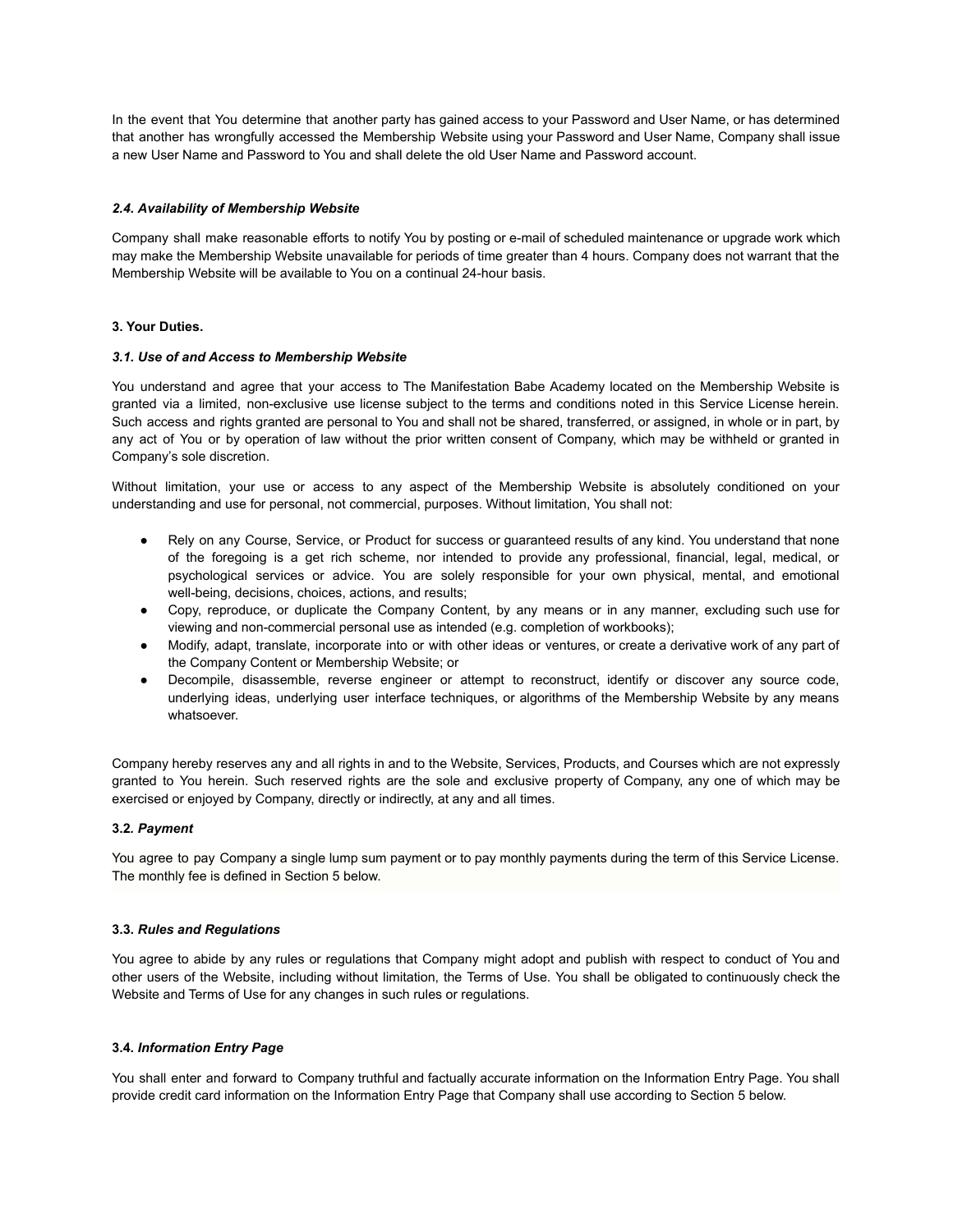# *3.5***.** *Intellectual Property Ownership*

You acknowledge and agree the Company Content shall include, without limitation, all materials that are part of the Website, Membership Website, Courses, and Products, which are wholly owned by the Company. You shall not contest or challenge, or take any action inconsistent with or that may damage or impair Ownership or intellectual property rights of Company Content.

## *3.6***.** *Availability of Membership Website*

You recognize that the traffic of data through the internet may cause delays during the download of information from the Membership Website and shall not hold Company liable for delays that are ordinary in the course of internet use. You recognize that the Membership Website may not be available on a continual 24-hour basis due to such delays and due to delays caused by Company's upgrading, modification, or standard maintenance of the Website and Membership Website.

# **4. Length of Service License**

Unless otherwise noted in this Service License and unless you are a MB Graduate or Scholarship Recipient, the term and the rights granted herein shall begin on the date You assent to this Service License and all necessary conditions herein *(e.g.* successful set up of User Name and Password and payment) and continue automatically every 31 days until payment plan is paid in full ("Term"). For MB Graduates and Scholarship Recipients, the term and the rights granted herein shall begin on the date you assent to this Service License and all necessary conditions herein *(e.g.* successful set up of User Name and Password and payment).

You understand and agree that your access to The Manifestation Babe Academy portal on the Membership Website is contingent on your payment and Company's successful processing of such payment according to Section 5 below. You shall indicate your assent to this Service License by allowing Company to charge your credit card in full or on a monthly basis according to Section 5 below and as otherwise specified on the Information Entry Page. Company reserves the right to modify or terminate this Service License or your access to the Membership Website, without notice, at any time, and without liability to You and subject to Company fulfilling its previous responsibilities to You based on acceptance and clearance of your payment.

# **5. Terms of Payment**

- You shall pay a monthly fee of \$299.00 USD (12 payments totaling \$3588 USD) if you elect the 12-month payment plan or you shall pay a monthly fee of *\$549.00 USD (6 payments totaling \$3294)* if you elect a 6-month payment plan to Company during the course of this Service License or a one-time flat fee for full payment of *\$2999 USD* as elected in the Information Entry Page. Company only charges the monthly payment.
- Notwithstanding the foregoing, if you are an Epically Aligned purchaser as part of your access to the Membership Website, you are given the opportunity to partake in The Manifestation Babe Academy courses. If you elect to gain access to The Manifestation Babe Academy, the Company shall give you a one-time discount off the total Manifestation Babe Academy fee of \$222.00 USD or \$111.00 USD depending on your purchasing fee of Epically Aligned.
- In the event you paid \$111 for Epically Aligned, you shall pay a monthly fee of *\$298.75 USD (12 payments totaling \$3477 USD)* if you elect the 12-month payment plan or you shall pay a monthly fee of *\$530.50 USD (6 payments totaling \$3183)* if you elect a 6-month payment plan to Company during the course of this Service License or a one-time flat fee for full payment of *\$2888 USD* as elected in the Information Entry Page. Company only charges the monthly payment.
- In the event you paid \$222 for Epically Aligned, you shall pay a monthly fee of *\$280.50 USD (12 payments totaling \$3366 USD)* if you elect the 12-month payment plan or you shall pay a monthly fee of *\$512.00 USD (6 payments totaling \$3072)* if you elect a 6-month payment plan to Company during the course of this Service License or a one-time flat fee for full payment of *\$2777 USD* as elected in the Information Entry Page. Company only charges the monthly payment.
- Notwithstanding the foregoing, if you are an MB Graduate or a Scholarship Recipient, as part of your access to the Membership Website, you are given the opportunity to partake in The Manifestation Babe Academy courses. If you elect to gain access to The Manifestation Babe Academy, you shall pay Company a one-time refundable fee of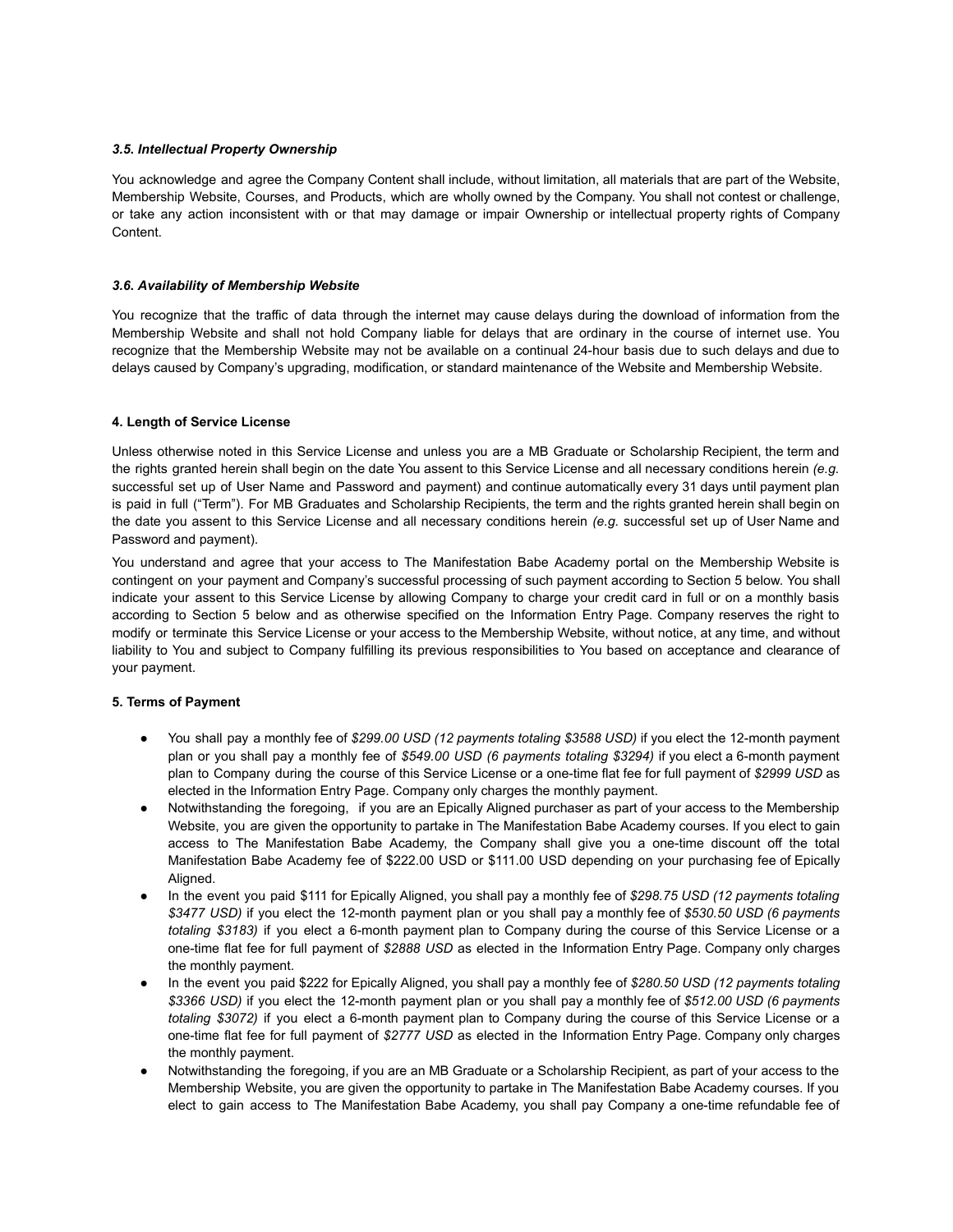\$222.00 USD for MB Graduates and \$111.00 USD for Scholarship Recipients on the Information Entry Page. Such amount shall be refundable to you only if (i) you complete The Manifestation Babe Academy course in full, including all coursework and homework, by; (ii) provide written verification of such completion, including, without limitation, completed homework and materials; and (iii) you submit your deposit return request in writing by contacting customer support at hello@manifestationbabe.com.

- Some financial institutions add additional transaction fees for foreign transactions. Since your bank charges these fees, please contact them directly with any related questions. You shall provide Company with a credit card number or other payment method, as stipulated on the Information Entry Page, to which Company shall bill the monthly payment **every 31 days** during the Term of this Service License unless an alternate date of payment is arranged in writing by contacting customer support at payments@manifestationbabe.com You may pay off Your remaining balance at any time per your election. Your payment method will be charged at the beginning of your billing cycle, but it may take a few days for the charge to post to your account.
- You shall remain responsible for paying any remaining amounts owed and noted on the Information Entry Page. You understand, agree, and explicitly grant and authorize Company to automatically charge any credit cards on file/provided to Company through the Information Entry Page or through other writing during the Term. If the payment is declined, returned or deemed fraudulent, your access to The Manifestation Babe Academy portal on the Membership Website will be suspended until all payments are made in full. In addition, your card on file will be auto-charged every day until payment is completed.
- You shall contact customer support at least 48 hours in advance by email at payments@manifestationbabe.com to make adjustments to your card on file or the payment date. If you need to update your card on file, you can do so [here](http://manifestationbabe.com/updatecard).
- You also agree to contact our customer support team by email at [hello@manifestationbabe.com](mailto:hello@manifestationbabe.com) if there is an issue with a double charge on your order to have the problem resolved.
- To the fullest extent permitted under the law, You understand and agree that You irrevocably waive your right to any dispute or payment resolution mechanisms available by third parties or through the Other Agreements (whenever entered) in connection with the subject matter of this Service License, including without limitation, PayPal, Stripe or credit card chargeback disputes.

This section shall expressly survive termination of this Service License for any reason. Company expressly reserves any right to utilize all legal and equitable means to recover outstanding amounts due.

## **6. Timeline**

The Manifestation Babe Academy is a twenty-week online course. It is made up of pre-recorded modules which are hosted inside The Manifestation Babe Academy portal on the Membership Website. There are also live Q&A sessions and live Breathwork that will take place inside the FB group and be hosted on the Membership Website. In some instances where there is a delay in delivery of the resources, all students will be notified via the Facebook group and by e-mail. The first module will open on Thursday, March 10th, 2022.

All workbooks, hypnosis and meditations will be available each week inside The Manifestation Babe Academy portal on the Membership Website.

If all payments are completed, you will hold lifetime access to The Manifestation Babe Academy portal on the Membership Website and the FB Group.

# **7. Refunds**

Unless you are an MB Graduate or Scholarship Recipient, Company shall offer a refund for The Manifestation Babe Academy if You submit a request for refund to hello@manifestationbabe.com by 11:59PM PST on March 17th, 2022. You must have completed the Module 1 videos, and submitted your completed homework assignments for Module 1 in order to have your refund considered on a case by case basis. Except as outlined herein, after March 17th, 2022, all payments are non-refundable and you are responsible for full payment of the fees for The Manifestation Babe Academy, regardless of whether or not you complete the program.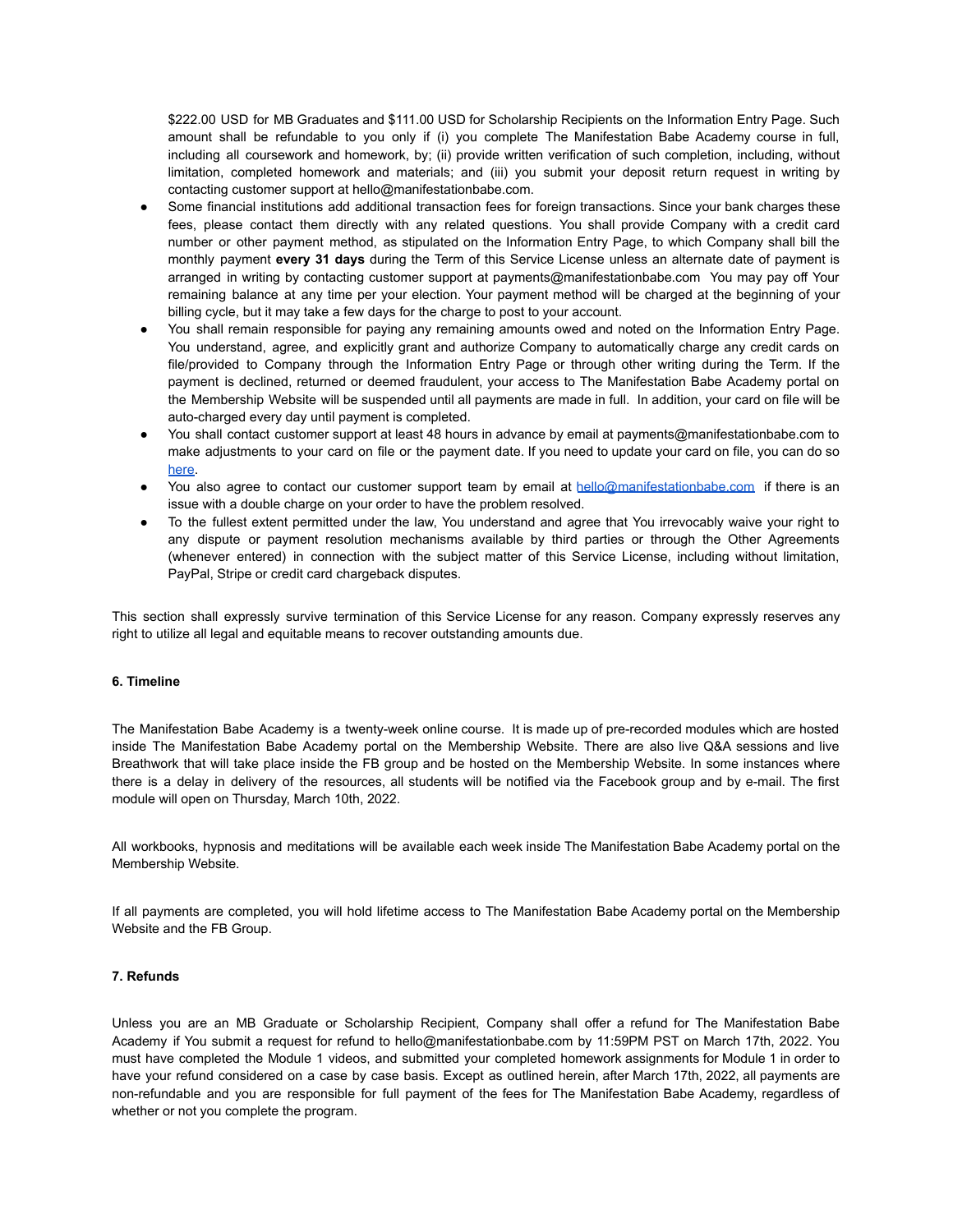If You selected a payment plan and You do not request a refund by March 17th, 2022, You must complete the remaining payments of your payment plan. We reserve the right to seek recovery of any unpaid funds via all appropriate legal and equitable relief available, including without limitation, via our Collection Agency.

## **8. Information Entry Page**

You shall be prompted to enter the following information on the Information Entry Page after indicating acceptance to this Service License. The Information Entry Page shall request the following information from or relating to You:

- first and last names;
- Billing address;
	- telephone number;
	- email address
	- available payment options and amounts to be charged, along with frequency of such charge; and
	- credit card information, including billing address to process above selected payment option and amount;

The Information Entry Page may also ask You to enter voluntary information that shall be used solely for the purposes of determining your profile or otherwise setting up your account. This information shall not be forwarded to any third parties as described above.

#### **9. Limitation of Liability**

The Services, content, and other material of any kind provided by Company are provided AS IS, WITHOUT WARRANTY OF ANY KIND TO YOU OR ANY THIRD PARTY, INCLUDING, BUT NOT LIMITED TO, ANY EXPRESS OR IMPLIED WARRANTIES OF: 1) MERCHANTABILITY; 2) FITNESS FOR A PARTICULAR PURPOSE; 3) EFFORT TO ACHIEVE PURPOSE; 4) QUALITY; 5) ACCURACY; 6) NON-INFRINGEMENT; 7) QUIET ENJOYMENT; AND 8) TITLE. YOU AGREE THAT ANY EFFORTS BY COMPANY TO MODIFY ITS PRODUCTS OR SERVICES SHALL NOT BE DEEMED A WAIVER OF THESE LIMITATIONS, AND THAT ANY PROVIDED WARRANTIES SHALL NOT BE DEEMED TO HAVE FAILED OF THEIR ESSENTIAL PURPOSE.

YOU FURTHER AGREE THAT COMPANY SHALL NOT BE LIABLE TO YOU OR ANY THIRD PARTY FOR ANY LOSS OF PROFITS, LOSS OF USE, INTERRUPTION OF BUSINESS, OR ANY DIRECT, INDIRECT, INCIDENTAL OR CONSEQUENTIAL DAMAGES OF ANY KIND WHETHER UNDER THIS AGREEMENT OR OTHERWISE, EVEN IF WEB SITE OWNER WAS ADVISED OF THE POSSIBILITY OF SUCH DAMAGES OR WAS GROSSLY NEGLIGENT.

Some jurisdictions do not permit the exclusion or limitation of liability for consequential or incidental damages, and, as such, some portion of the above limitation may not apply to You. In such jurisdictions, Company's liability is limited to the greatest extent permitted by law.

#### **10. Miscellaneous**

#### **10***.1***.** *Dispute Resolution; Binding Arbitration*

This Service License shall be construed in accordance with the laws of the United States of America and the State of California, without regard to its conflicts of laws principles. Excluding Company's enforcement rights with respect to any outstanding payments due or owing, any and all disputes between the Parties arising from or related to this Agreement shall be heard and determined by binding arbitration in California in accordance herein.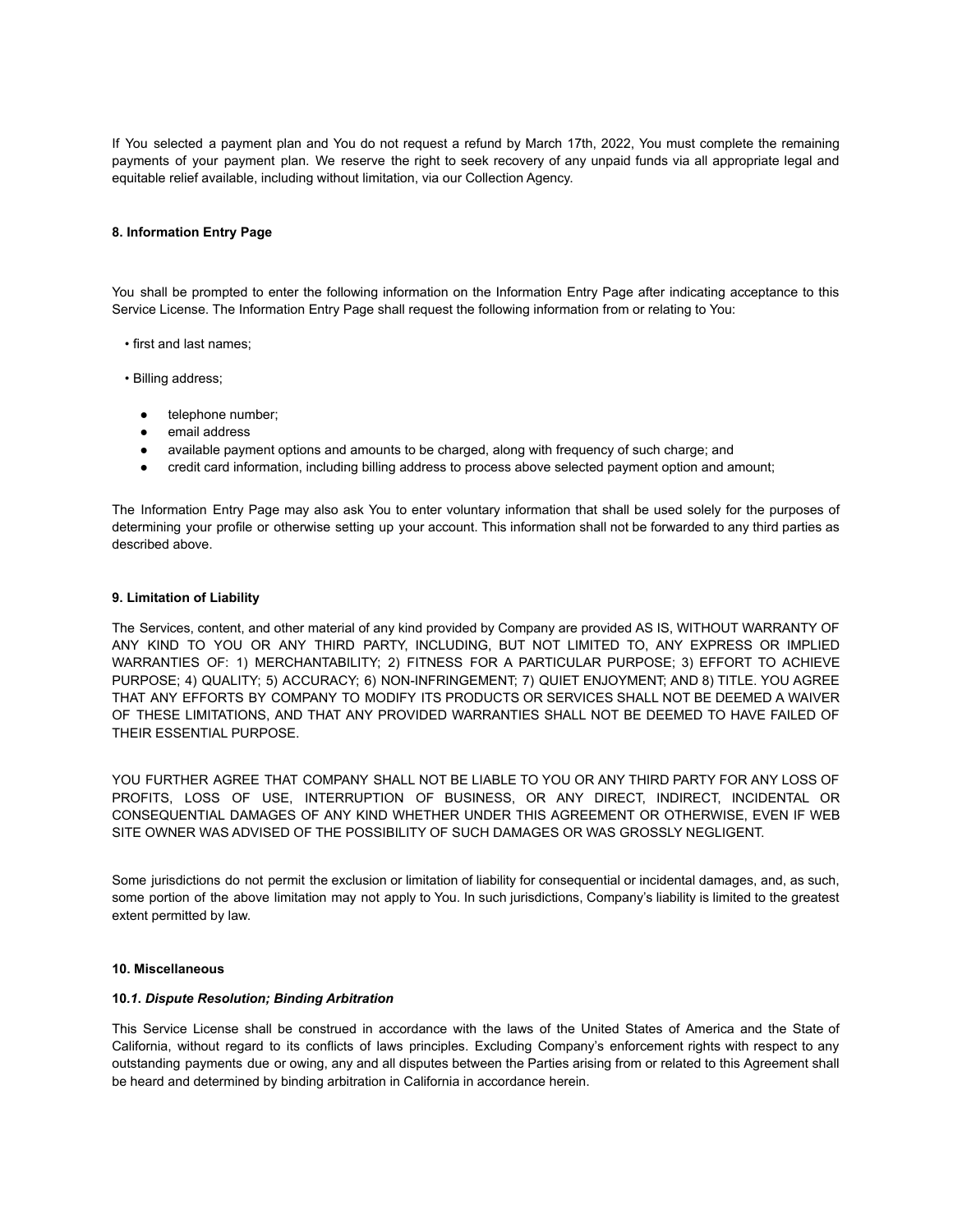YOU ARE AGREEING TO GIVE UP ANY RIGHTS TO LITIGATE CLAIMS IN A COURT OR BEFORE A JURY, OR TO PARTICIPATE IN A CLASS ACTION OR REPRESENTATIVE ACTION WITH RESPECT TO ANY DISPUTE OR CLAIM ARISING FROM OR IN CONNECTION WITH THIS SERVICE LICENSE OR THE SUBJECT MATTER HEREIN. OTHER RIGHTS THAT YOU WOULD HAVE IF YOU WENT TO COURT MAY ALSO BE UNAVAILABLE OR MAY BE LIMITED IN ARBITRATION.

ANY CLAIM, DISPUTE OR CONTROVERSY (WHETHER IN CONTRACT, TORT OR OTHERWISE, WHETHER PRE-EXISTING, PRESENT OR FUTURE, AND INCLUDING STATUTORY, CONSUMER PROTECTION, COMMON LAW, INTENTIONAL TORT, INJUNCTIVE AND EQUITABLE CLAIMS) BETWEEN YOU AND COMPANY ARISING FROM OR RELATING IN ANY WAY TO THIS SERVICE LICENSE OR YOUR USE OR PURCHASE OF PRODUCTS OR SERVICES THROUGH THE WEBSITE, WILL BE RESOLVED EXCLUSIVELY AND FINALLY BY BINDING ARBITRATION.

The arbitration will be administered by the American Arbitration Association ("AAA") in accordance with the Consumer Arbitration Rules (the "AAA Rules") then in effect, except as modified by this Section. The Federal Arbitration Act will govern the interpretation and enforcement of this section.

The arbitrator will have exclusive authority to resolve any dispute relating to arbitrability and/or enforceability of this arbitration provision, including any unconscionability challenge or any other challenge that the arbitration provision or the agreement is void, voidable, or otherwise invalid. The arbitrator will be empowered to grant whatever relief would be available in court under law or in equity. Any award of the arbitrator(s) will be final and binding on each of the Parties, and may be entered as a judgment in any court of competent jurisdiction.

You agree to an arbitration on an individual basis. In any dispute, YOU WILL NOT BE ENTITLED TO JOIN OR CONSOLIDATE CLAIMS BY OR AGAINST OTHER CUSTOMERS IN COURT OR IN ARBITRATION OR OTHERWISE PARTICIPATE IN ANY CLAIM AS A CLASS REPRESENTATIVE, CLASS MEMBER OR IN A PRIVATE ATTORNEY GENERAL CAPACITY. The arbitral tribunal may not consolidate more than one person's claims, and may not otherwise preside over any form of a representative or class proceeding. The arbitral tribunal has no power to consider the enforceability of this class arbitration waiver and any challenge to the class arbitration waiver may only be raised in a court of competent jurisdiction.

The foregoing provisions shall not limit the right of Company to commence any action or proceeding to compel arbitration, to obtain injunctive relief pending the appointment of an arbitrator, or to obtain execution of any award rendered in any such action or proceeding, in any other appropriate jurisdiction or in any other manner. Without limitation, Company is not bound by or required to seek any outstanding monies due or payable and may seek all appropriate legal and equitable relief in California state and federal courts or otherwise as available. The Parties agree to accept service of process by mail at its or their business address listed herein and waive any jurisdictional or venue defenses available to them. The prevailing Party shall be entitled to an award of its reasonable attorneys' fees and costs.

# **10***.2***.** *Indemnification*

You are solely responsible for any and all aspects of your use of the Membership Website and Company Content as specified or explicitly authorized in this Service License. As such, You agree to indemnify, defend, and hold Company harmless with counsel of Company's choice against any qualifying disputes or third party claims. This obligation shall survive termination for any reason.

## **10***.3***.** *Entire Service License*

This Service License supersedes any and all other agreements, either oral or in writing, between the parties with respect to the matters stated herein, and this Service License contains all of the covenants and agreements between the parties with respect thereto. This Service License may be amended or modified only in writing, and shall be effective only after affixation of both parties' signatures.

## **10.4. No Waiver; Amendments and Modifications**

Failure of or delay by Company to insist upon strict performance of any of the covenants or terms hereof shall not be construed to be a waiver of any such other covenants, terms, or remedies.

This Service License shall be amended or modified only by a writing signed by both Parties. If such a written amendment is entered into, such written amendment shall modify only the provisions of this Service License specifically modified and shall be deemed to incorporate by reference, unchanged, all remaining provisions of this Service License.